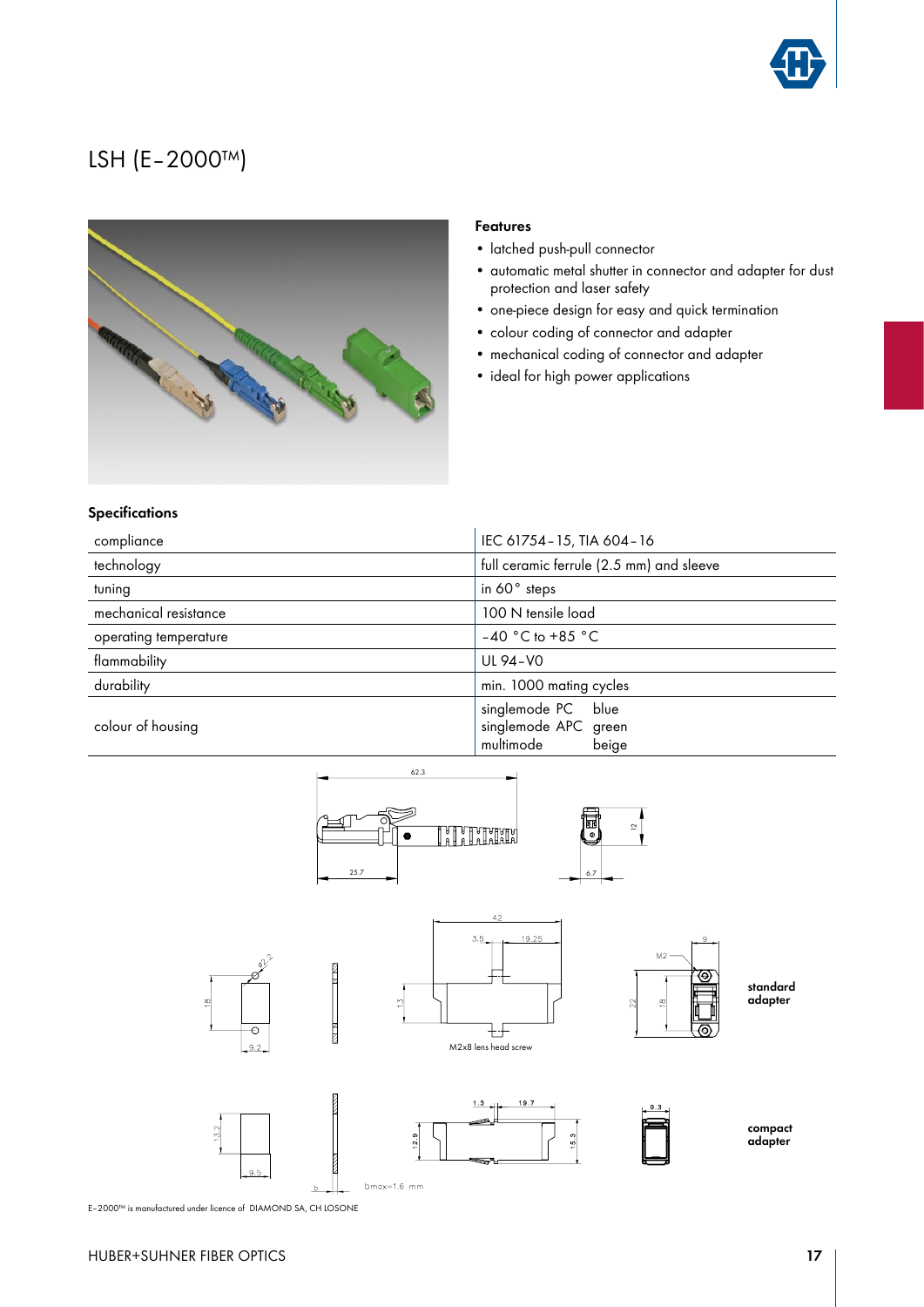

## LSH (E–2000™)

## Ordering information: LSH connector, uncoded

| <b>Connector type</b> | Polishing  | Insertion loss <sup>1)</sup><br>[dB] (mean/97%) | Cable Ø    | <b>Type</b>    |
|-----------------------|------------|-------------------------------------------------|------------|----------------|
| <b>SM</b>             | PC/UPC     | 0.12/0.25                                       | $\leq 3.5$ | FLSH-2000-A105 |
| <b>SM</b>             | APC.       | 0.12/0.25                                       | $\leq 3.5$ | FLSH-2000-A608 |
| SM premium            | PC/UPC     | 0.06/0.15                                       | $\leq 3.5$ | FLSH-2000-H101 |
| SM premium            | <b>APC</b> | 0.06/0.15                                       | $\leq 3.5$ | FLSH-2000-H600 |
| G50/125, G62.5/125    | PC.        | 0.2 / 0.5                                       | $\leq$ 3.5 | FLSH-2000-B103 |
| HCS200/230            | PC.        | 0.3 / 0.75                                      | $\leq$ 3.5 | FLSH-2000-D101 |

1) IEC 61300–3–34 method 2

## Ordering information: adapter

| <b>Adapter type</b>      | Mounting                  | Sleeve material  | Colour | <b>Type</b>    |
|--------------------------|---------------------------|------------------|--------|----------------|
| <b>SM</b>                | with 2-hole flange        | zirconia ceramic | blue   | FLSH-FLSH-D100 |
| SM APC                   | with 2-hole flange        | zirconia ceramic | green  | FLSH-FLSH-D600 |
| SM HighPower             | with 2-hole flange        | zirconia ceramic | blue   | FLSH-FLSH-D110 |
| SM APC HighPower         | with 2-hole flange        | zirconia ceramic | green  | FLSH-FLSH-D610 |
| <b>MM</b>                | with 2-hole flange        | zirconia ceramic | beige  | FLSH-FLSH-D102 |
| compact SM               | integrated fixing springs | zirconia ceramic | blue   | FLSH-FLSH-A100 |
| compact APC              | integrated fixing springs | zirconia ceramic | green  | FLSH-FLSH-A600 |
| compact SM HighPower     | integrated fixing springs | zirconia ceramic | blue   | FLSH-FLSH-A110 |
| compact SM APC HighPower | integrated fixing springs | zirconia ceramic | green  | FLSH-FLSH-A610 |
| compact MM               | integrated fixing springs | zirconia ceramic | beige  | FLSH-FLSH-A101 |



#### Manufacturing of E-2000™-connectors under licence of DIAMOND SA, CH-Losone

## Ordering information: accessories

| <b>Quick-mounting spring</b> | Material Type |           |
|------------------------------|---------------|-----------|
| 25 pieces                    | metal         | 9801.93.A |

• easy snap mounting